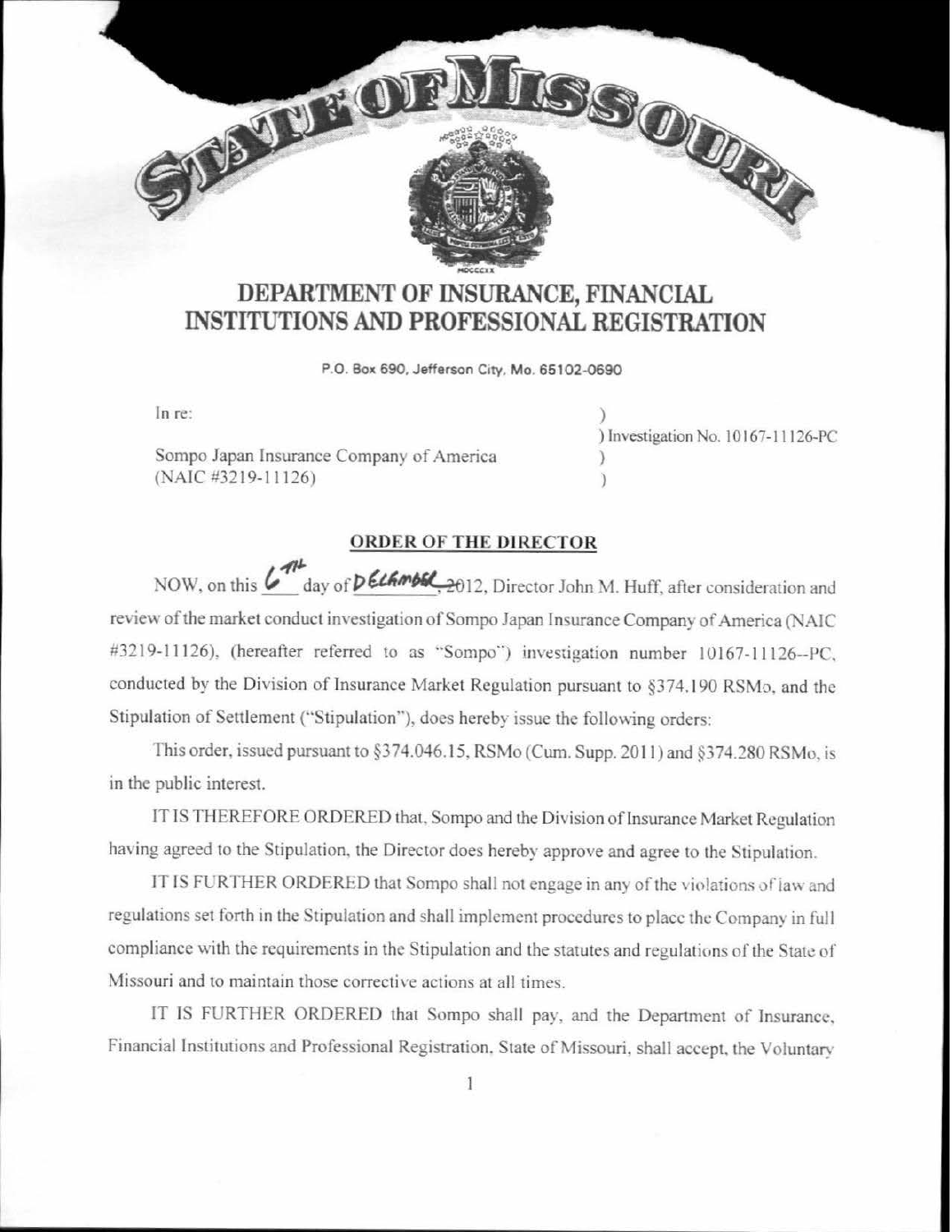Forfeiture of \$25,250, payable to the Missouri State School Fund.

IT IS SO ORDERED.

IN WITNESS WHEREOF, I have hereunto set my hand and affixed the seal of my office in Jefferson City, Missouri, this  $\sqrt{7}$  day of DECEMBER 10.2012.

John M. Huf Director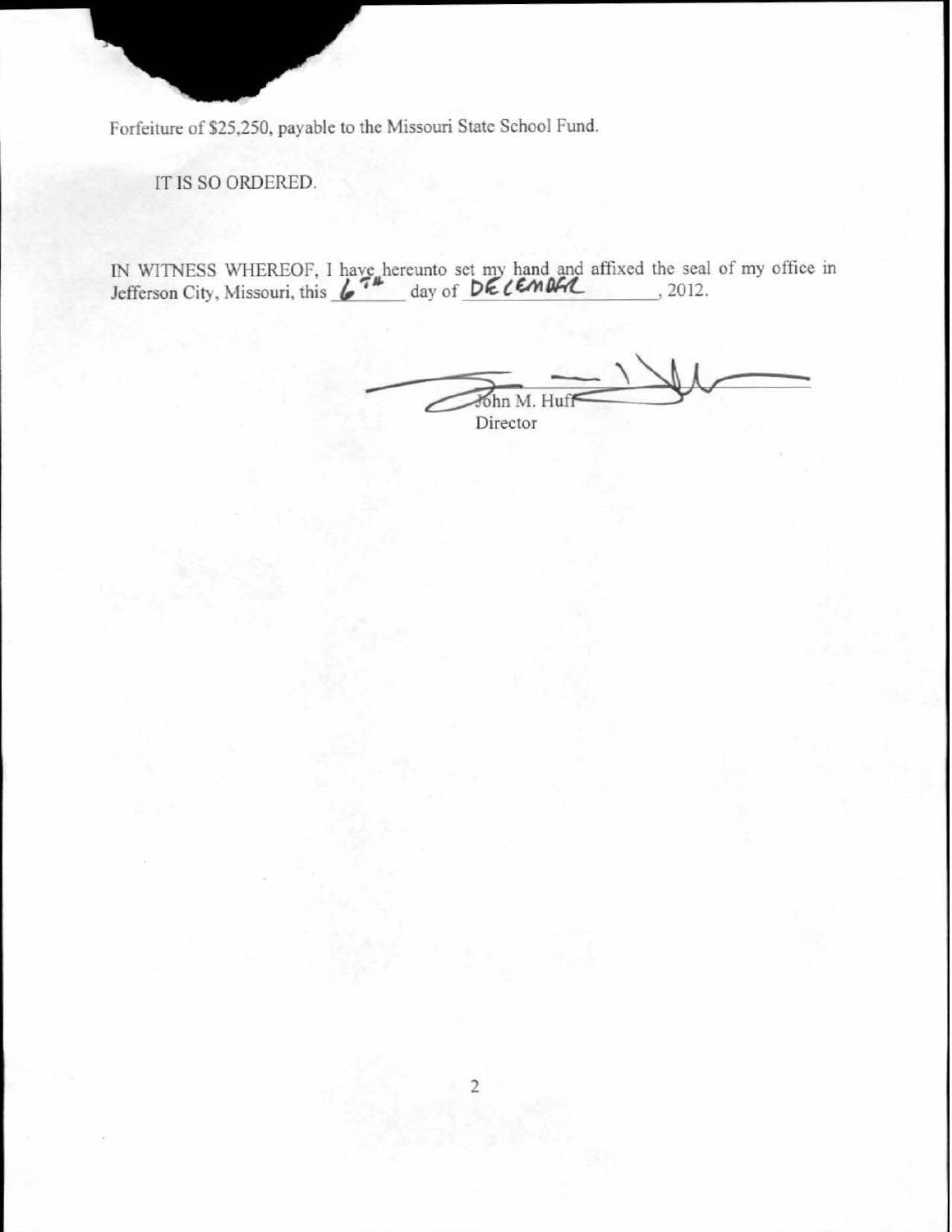## DEPARTMENT OF INSURANCE, FINANCIAL **INSTITUTIONS AND PROFESSIONAL REGISTRATION**

**TISSOUR** 

P.O. Box 690, Jefferson City, Mo. 65102-0690 Sompo Japan Insurance Company of America  $TO<sup>+</sup>$ Two World Center, 43rd Floor 225 Liberty Street New York, NY 10281-1058

OF THE OFF

 $RE:$ Sompo Japan Insurance Company of America (NAIC #3219-11126) Missouri Market Conduct Investigation #10167-11126-PC

## STIPULATION OF SETTLEMENT AND VOLUNTARY FORFEITURE

It is hereby stipulated and agreed by John M. Huff, Director of the Missouri Department of Insurance, Financial Institutions and Professional Registration, hereinafter referred to as "Director," and Sompo Japan Insurance Company of America (NAIC #3219-11126), (hereafter referred to as "Sompo") as follows:

WHEREAS, John M. Huff is the Director of the Missouri Department of Insurance, Financial Institutions and Professional Registration (hereafter referred to as "the Department"), an agency of the State of Missouri, created and established for administering and enforcing all laws in relation to insurance companies doing business in the State in Missouri; and

WHEREAS, Sompo has been granted a certificate of authority to transact the business of insurance in the State of Missouri: and

WHEREAS, the Department conducted a Market Conduct Investigation of Sompo and prepared report number 10167-11126-PC; and

WHEREAS, the report of the Market Conduct Investigation revealed that:

In fifty six (56) instances, Sompo failed to submit filings for individually rated large 1. deductible workers compensation insurance policies in violation of  $\S 287.310^1$  and  $\S 287.947$ ;

<sup>1</sup> All references, unless otherwise noted, are to Missouri Revised Statutes 2000, as amended.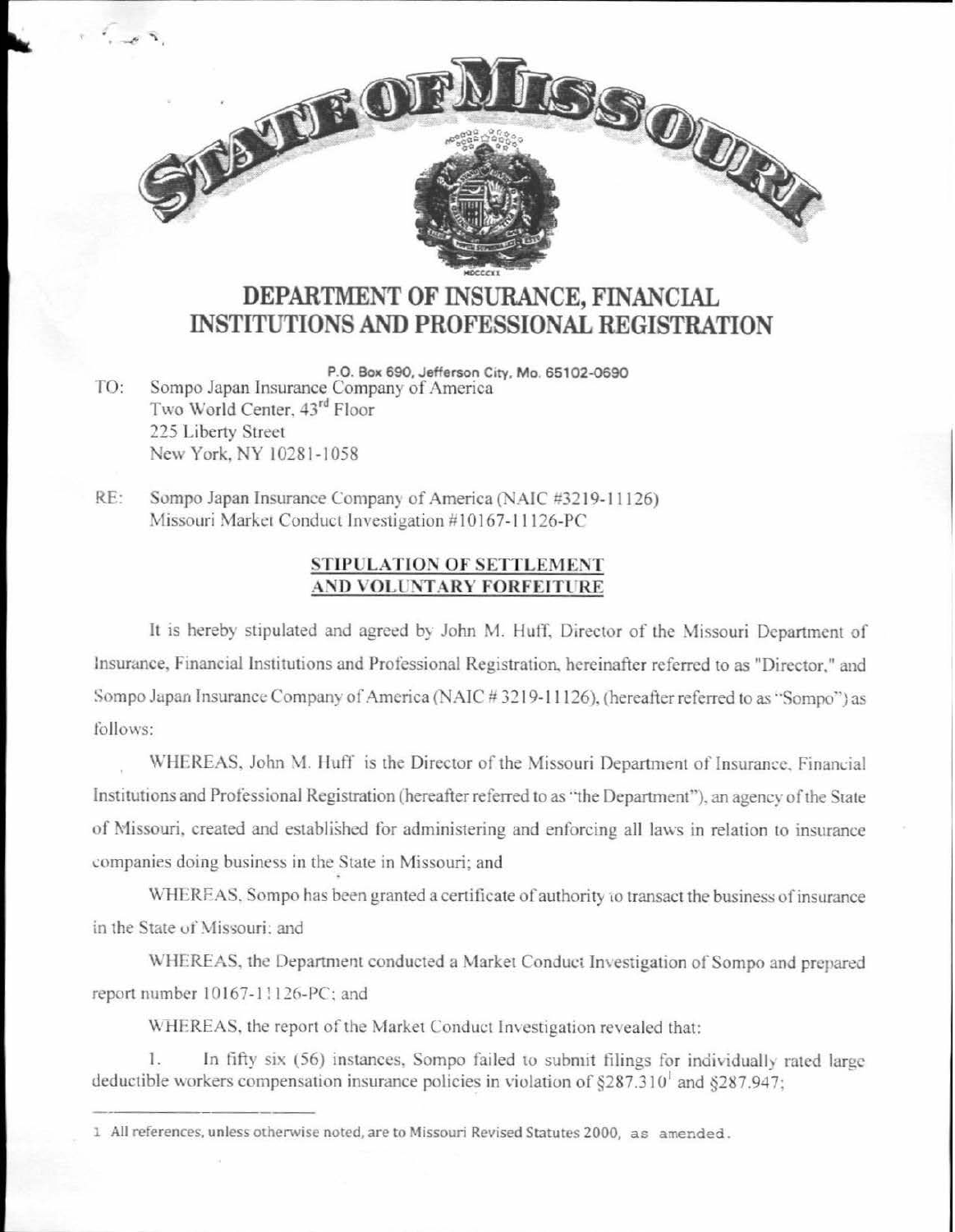2.· In some instances, Sompo incorrectly calculated the Second Injury Fund Surcharge in violation of §287.310.9;

... r

· ~ "'

3. Losses were reported on a gross basis, without obtaining the written agreement of the policyholder in violation of §287.310.4, 287.350, and 20 CSR 100-8.040.

WHEREAS, Sompo hereby agrees to take remedial action bringing the Company into compliance with the statutes and regulations of Missouri and agrees to maintain such corrective actions at all times, to reasonably assure that the errors noted in the above-referenced market conduct investigation report do not recur. The remedial actions shall include, but are not limited to. the following:

1. Sompo agrees to file all, in force, individually rated large deductible workers compensation insurance policies with the Director within 30 days of the date of the order closing this investigation, and agrees to file all individually rated large deductible workers compensation insurance policies within 30 days of the effective date of the policy;

2. Sompo agrees to review all individually rated large deductible workers compensation insurance policies issued from January 1, 2011 to the date of the Order closing this investigation to determine if the insured is entitled to any refund of premium or if the Second Injury Fund Surcharge was incorrectly paid. If the policyholder is entitled to a refund of premium, the Company shall issue any refund due to the insured, bearing in mind that an additional payment of nine per cent (9%) interest per annum is also required, pursuant to §408.020. A letter shall be included with the payment, indicating that "as a result of a Missouri Market Conduct Investigation," it was found that a refund was due to the insured. If the Second Injury Fund is owed additional payments, such payments shall be made to the fund with any applicable interest and penalties. Additionally, evidence shall be provided to the Department that such refunds to the insured and payments to the Second Injury Fund have been made within 90 days after the date of the Order finalizing this investigation.

3. Sompo agrees to report all large deductible workers compensation insurance policies on a net basis unless the employer exercises the right to purchase a gross reportable deductible plan.

4. Sompo agrees to review all individually rated large deductible workers compensation insurance policies issued from January 1, 2006 to the date of the Order closing this investigation to determine if losses were improperly reported on a gross basis. If losses were improperly reported on a gross basis, Sompo shall determine if the incorrect use of gross reporting negatively affected the e-mod. Since a negative impact on an e-mod can impact the employer for a period of three years. the company

2